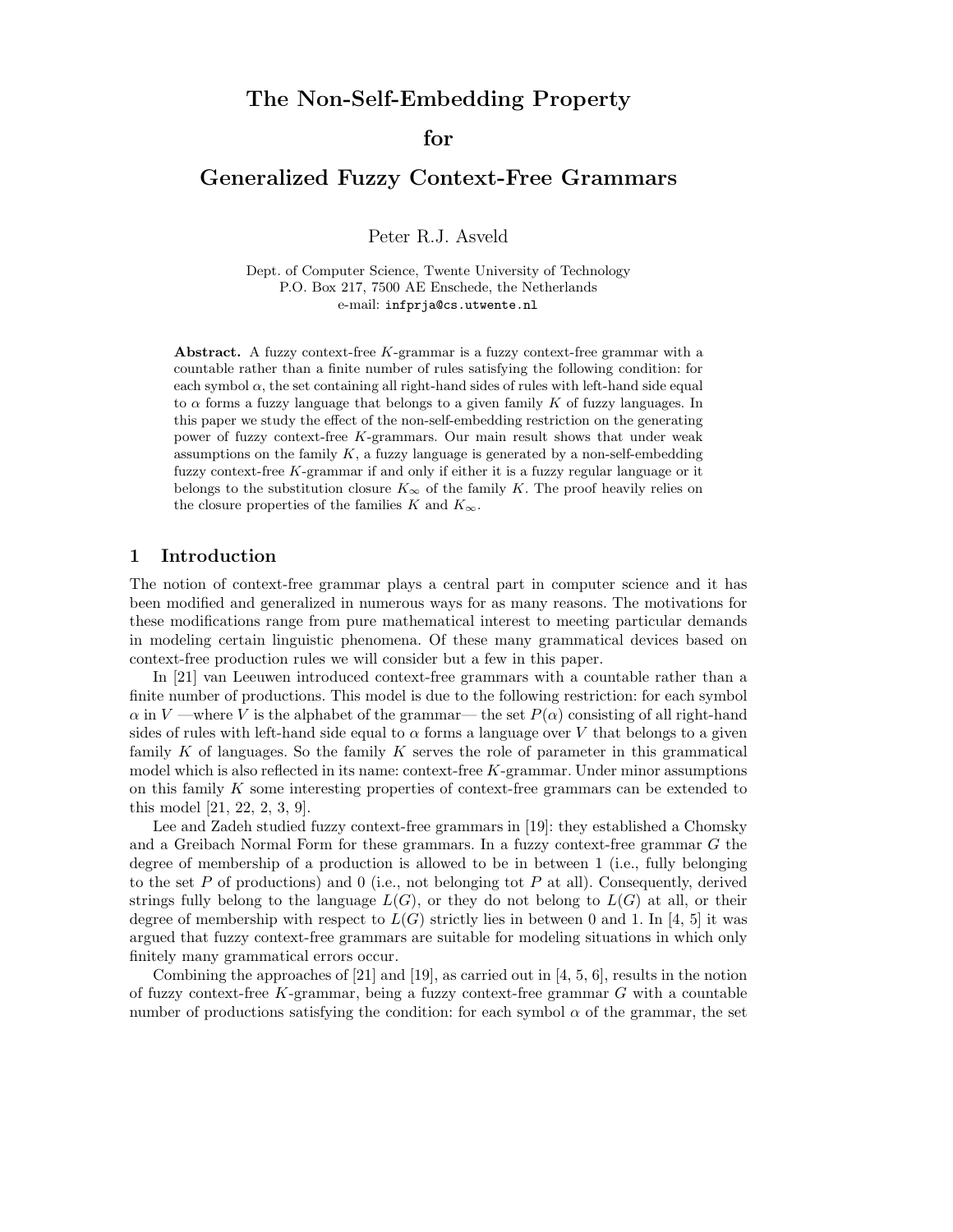$P(\alpha)$  of all right-hand sides of productions with left-hand side equal to  $\alpha$  constitutes a fuzzy language  $\rightarrow$  i.e., a fuzzy subset of  $V^*$ , where V is the alphabet of  $G$ — that belongs to a given family  $K$  of fuzzy languages.

This grammar type provides a general framework in which grammatical errors can be modeled as follows; cf. [4, 5, 6, 7]. For each ordinary rule  $\alpha \to \omega$ , the string  $\omega$  fully belongs to  $P(\alpha)$ , i.e., its degree of membership with respect to  $P(\alpha)$  equals 1:  $\mu(\omega; P(\alpha)) = 1$ . For each grammatical error —i.e., replacing  $\alpha$  by an incorrect string  $\omega'$  — the string  $\omega'$  does not fully belong to  $P(\alpha)$ :  $0 < \mu(\omega'; P(\alpha)) < 1$ . Since there is an infinite number of ways to err in general,  $P(\alpha)$  should be an infinite fuzzy set. But to obtain a sensible theory, we have to restrict the fuzzy sets  $P(\alpha)$  in some way: the restriction that each  $P(\alpha)$  should be a member of a given family  $K$  of fuzzy languages is a natural one. In a slightly further generalization a finite number of countable sets of grammatical productions is allowed rather than a single set; cf. Definition 4.1 for details.

In this paper we study the effect of the non-self-embedding restriction on the generating power of fuzzy context-free  $K$ -grammars. The generalization of the non-self-embedding property from ordinary context-free grammars  $[10, 11]$  to fuzzy context-free K-grammars is straightforward; see Definition 5.1 below. Then as our main result (Theorem 5.6) we have: under weak assumptions on the family  $K$  of fuzzy languages, a fuzzy language  $L$  is generated by a non-self-embedding fuzzy context-free  $K$ -grammar if and only if either  $L$  is a fuzzy regular language or  $L$  belongs to the substitution closure of the family  $K$ . As we will see in Section 5, closure properties of K and of its substitution closure  $K_{\infty}$  play a dominant role in the proof of this result.

This paper is organized as follows. Section 2 is devoted to fuzzy languages and some operations on fuzzy languages. In Section 3 we consider families of fuzzy languages and the result of substituting languages from one family of fuzzy languages into another one. The concept of fuzzy context-free K-grammar is formally defined in Section 4 where we also survey some properties of the family of fuzzy languages generated by these grammars. Section 5 is devoted to not-self-embedding fuzzy context-free K-grammars: it contains the main result of this paper together with its proof. Finally, Section 6 consists of some corollaries of our main result and a few remarks.

### 2 Fuzzy Languages

The reader is assumed to be familiar with standard definitions and results of formal language theory; cf. [17, 18, 20] for basic texts on formal languages and [13] for closure properties of language families. We also assume familiarity with the rudiments of lattice theory which can be found in many books on algebra; a summary of the relevant concepts is included in [3].

Originally, fuzzy languages and fuzzy grammars have been introduced in [19]. However, we will mainly cite from more recent contributions to the fuzzy counterpart of formal language theory, viz. from [4, 5, 6, 7]. This applies particularly to the membership function  $\mu$ of a fuzzy language. In the early days of fuzzy language theory  $\mu$  was a mapping of type  $\mu : \Sigma^* \to [0, 1]$ . Nowadays, the real interval [0, 1] has been replaced by a much more general, lattice-ordered structure. The following concepts are modifications of a structure introduced in [15].

**Definition 2.1.** An algebraic structure  $\mathcal{L}$  or  $(\mathcal{L}, \wedge, \vee, 0, 1, \star)$  is a type-00 lattice if

 $(L, \wedge, \vee, 0, 1)$  is a completely distributive complete lattice. So  $a \wedge \bigvee_i b_i = \bigvee_i (a \wedge b_i)$  and  $(\bigvee a_i) \wedge b = \bigvee_i (a_i \wedge b)$  hold for all  $a_i, a, b_i$  and b in  $\mathcal{L}$ . And 0 and 1 are the smallest and the greatest element of L, respectively:  $0 = \bigwedge \mathcal{L}$  and  $1 = \bigvee \mathcal{L}$ .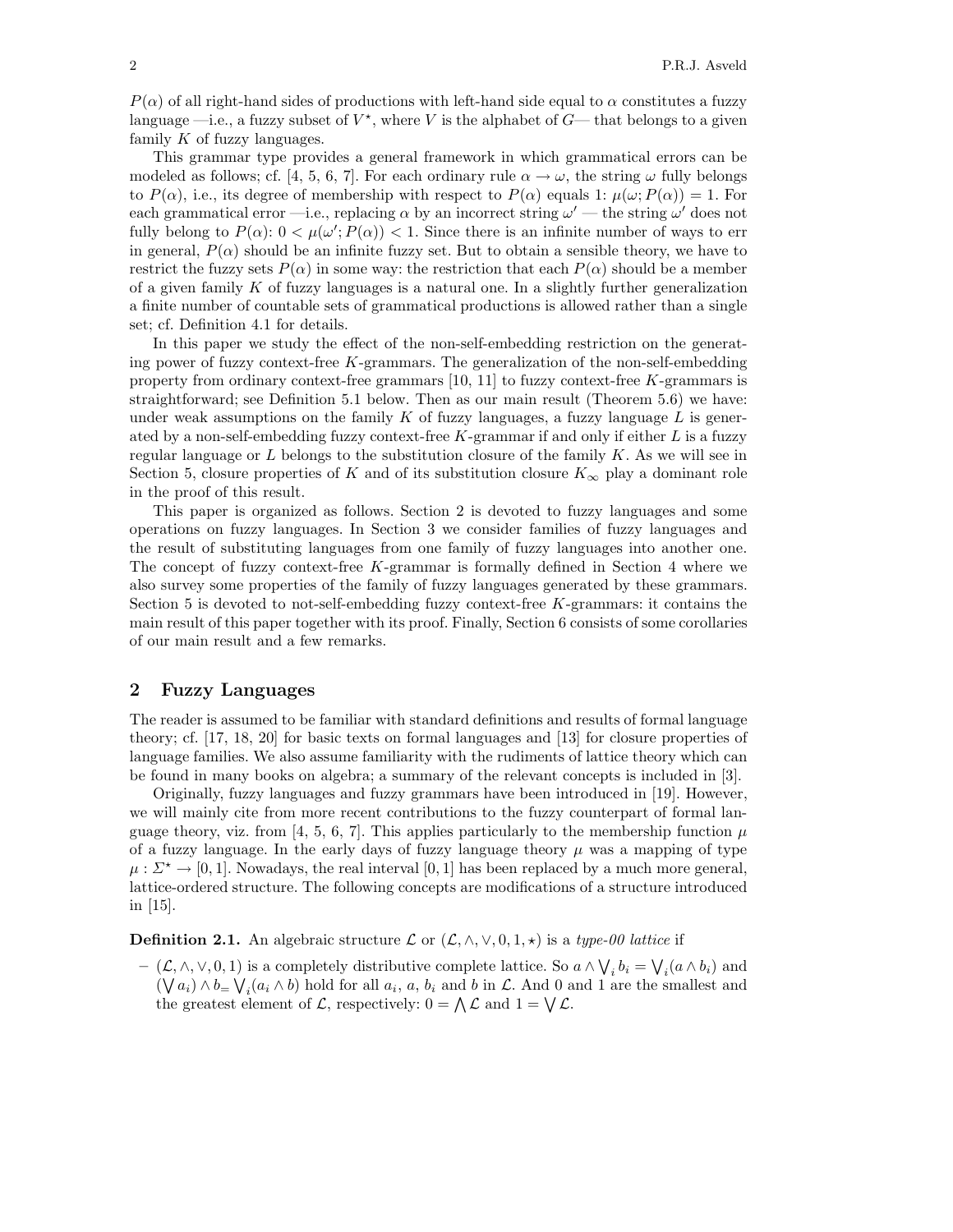- $(\mathcal{L}, \star)$  is a commutative semigroup.
- The following identities hold
	- $a \star \bigvee_i b_i = \bigvee_i (a \star b_i)$ ,  $(\bigvee_i a_i) \star b = \bigvee_i (a_i \star b)$ ,  $0 \wedge a = 0 \star a = a \star 0 = 0$ ,  $1 \wedge a = 1 \star a = a \star 1 = a$ , for all  $a_i$ 's,  $b_i$ 's, a and b in  $\mathcal{L}$ .

A type-00 lattice in which the operation  $\star$  coincides with the operation  $\land$  is called a type-01 lattice: in fact it is a completely distributive complete lattice. A type-10 lattice is a type-00 lattice in which  $(\mathcal{L}, \wedge, \vee, 0, 1)$  is a totally ordered set or chain, i.e., for all a and b in L, we have  $a \wedge b = a$  or  $a \wedge b = b$ . In a type-10 lattice the operations  $\vee$  and  $\wedge$  are usually denoted by max and min, respectively. Finally, when  $\mathcal L$  is both a type-01 lattice and a type-10 lattice,  $\mathcal L$  is called a type-11 lattice.

Remark that in each type-00 lattice  $\mathcal{L}$ , we have  $a * b \leq a \wedge b$  for all  $a, b \in \mathcal{L}$ . Indeed by the distributivity of  $\star$  over  $\vee$ ,  $a \star (1 \vee b) = a \star 1 \vee a \star b$  holds. Since  $1 \vee b = 1$  and  $a \star 1 = a$ , this reduces to  $a = a \vee a \star b$ ; so  $a \star b \le a$ . Similarly, we have  $a \star b \le b$ , and hence  $a \star b \le a \wedge b$ .

**Example 2.2.** Let  $[0, 1]$  be the interval of real numbers in between 0 and 1.

(1) Then  $([0, 1] \times [0, 1], \wedge, \vee, (0, 0), (1, 1), \star)$  with operations defined by  $(x_1, y_1) \wedge (x_2, y_2) =$  $(\min\{x_1, x_2\}, \min\{y_1, y_2\}), (x_1, y_1) \vee (x_2, y_2) = (\max\{x_1, x_2\}, \max\{y_1, y_2\})$  and  $(x_1, y_1) \star$  $(x_2, y_2) = (x_1x_2, y_1y_2)$  for all  $x_1, x_2, y_1$  and  $y_2$  in [0, 1] is a type-00 lattice.

(2) Similarly,  $([0,1] \times [0,1], \wedge, \vee, (0,0), (1,1), \star)$  where the operations  $\wedge$  and  $\vee$  are defined as in (1) and  $(x_1, y_1) \star (x_2, y_2) = (\min\{x_1, x_2\}, \min\{y_1, y_2\})$  for all  $x_1, x_2, y_1$  and  $y_2$  in [0, 1], is a type-01 lattice.

(3) The structure  $([0, 1], \min, \max, 0, 1, \star)$  with  $x_1 \star x_2 = x_1 x_2$  for all  $x_1$  and  $x_2$  in [0, 1] is a type-10 lattice.

(4) Taking  $\star$  equal to min in (3) yields a type-11 lattice.

**Definition 2.3.** Let  $\mathcal{L}$  be a type-00 lattice and let  $\Sigma$  be an alphabet. A  $\mathcal{L}$ -fuzzy language over  $\Sigma$  is a L-fuzzy subset of  $\Sigma^*$ , i.e., it is a triple  $(\Sigma, \mu_{L_0}, L_0)$  where  $\mu_{L_0}$  is a function  $\mu_{L_0}: \Sigma^* \to \mathcal{L}$ , the *degree of membership function*, and  $L_0$  is the support of  $\mu_{L_0}$ ; so we have  $L_0 = \{w \in \Sigma^* \mid \mu_{L_0}(w) > 0\}.$  Usually, we write  $L_0$  instead of  $(\Sigma, \mu_{L_0}, L_0)$ .

Henceforth, when  $\mathcal L$  is clear from the context, we use "fuzzy language" instead of " $\mathcal L$ -fuzzy language". Often we will also write  $\mu(x; L_0)$  rather than  $\mu_{L_0}(x)$ .

For each fuzzy language  $L_0$  over  $\Sigma$ , the *crisp language*  $c(L_0)$  induced by  $L_0$  —also known as the *crisp part* of  $L_0$ — is the subset  $c(L_0) = \{w \in \Sigma^* \mid \mu(w; L_0) = 1\}$  of  $\Sigma^*$ . Each ordinary (non-fuzzy) language  $L_0$  coincides with its crisp part  $c(L_0)$ . So an ordinary language will also be called a *crisp* language.  $\Box$ 

**Example 2.4.** Let  $\mathcal{L}$  be the type-00 lattice of Example 2.2.(1). Consider the  $\mathcal{L}$ -fuzzy language  $L_0$  over  $\Sigma = \{a, b\}$  defined by

$$
\mu(a^m b^n; L_0) = \left(\frac{m}{\max\{m, n\}}, \frac{n}{\max\{m, n\}}\right) \text{ if } m, n \ge 1.
$$

In definitions of this type, we always tacitly assume that  $\mu(x;L_0) = (0,0)$  in all other, unmentioned cases for x in  $\Sigma^*$ . So, e.g.,  $\mu(ba^2; L_0) = \mu(a^3b^2a; L_0) = \mu(b^2ab^4; L_0) = (0, 0)$ .

Then the crisp part of  $L_0$  equals  $c(L_0) = \{a^m b^m \mid m \ge 1\}$ . Note that for each x in  $c(L_0)$ , we have  $\mu(x;L_0) = (1,1).$ 

$$
\qquad \qquad \Box
$$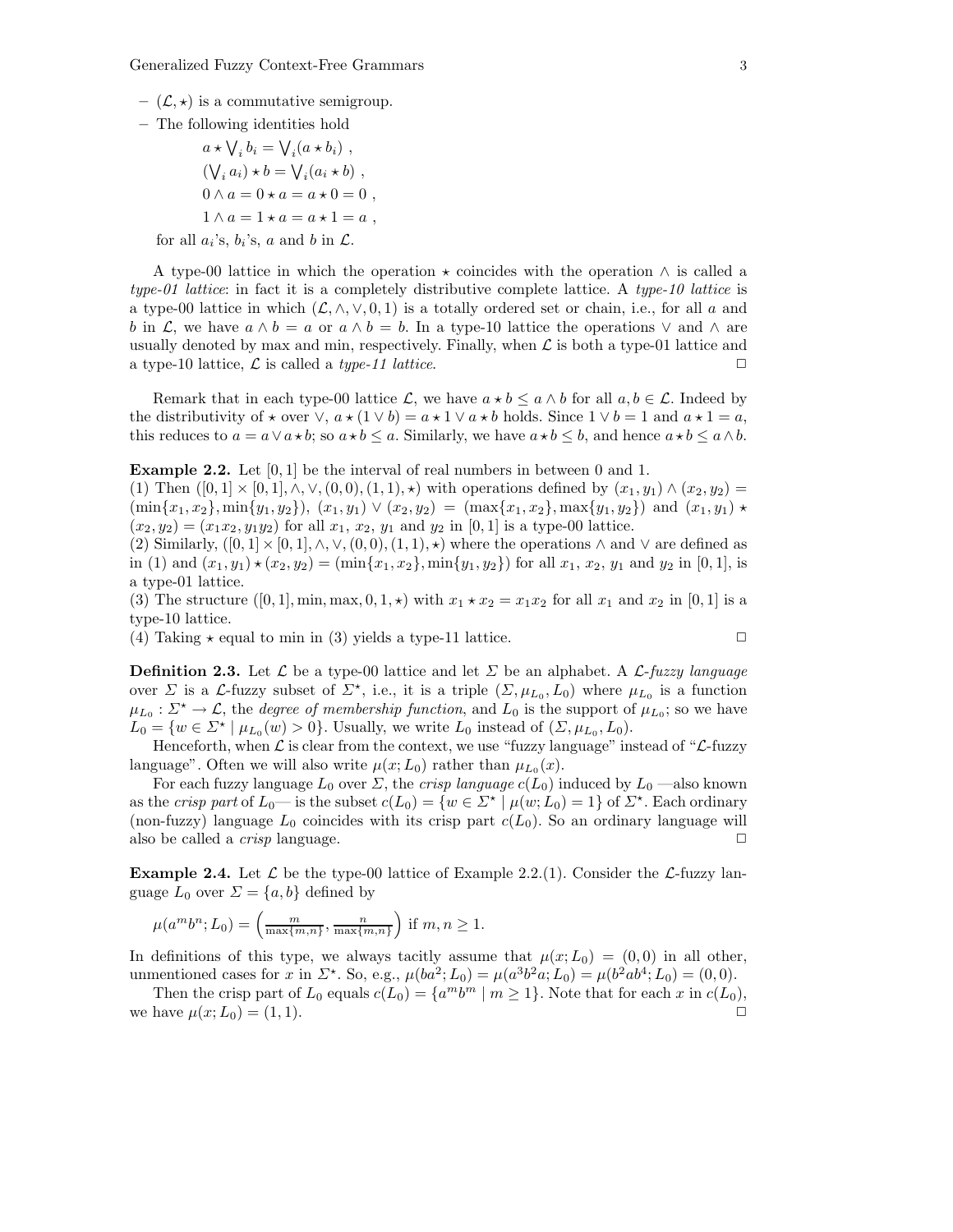In many practical examples we will restrict ourselves to the computable or even to the rational elements in [0, 1]. Cf. [12] for the impact of computability constraints in fuzzy formal languages.

Operations on fuzzy languages play an important part in the present paper. First, we consider the operations union, intersection and concatenation which have originally been introduced in  $[19]$  for the type-11 lattice  $[0, 1]$ . Here we will define these operations for arbitrary type-00 lattices. So let  $(\Sigma_1, \mu_{L_1}, L_1)$  and  $(\Sigma_2, \mu_{L_2}, L_2)$  be fuzzy languages, then the union of the fuzzy languages  $L_1$  and  $L_2$ , denoted by  $(\Sigma_1 \cup \Sigma_2, \mu_{L_1 \cup L_2}, L_1 \cup L_2)$  or  $L_1 \cup L_2$ for short, is defined by

 $\mu(x; L_1 \cup L_2) = \mu(x; L_1) \vee \mu(x; L_2)$ ,

for all x in  $(\Sigma_1 \cup \Sigma_2)^*$ . Analogously, for the *intersection* of fuzzy languages  $L_1$  and  $L_2$ , denoted by  $(\Sigma_1 \cap \Sigma_2, \mu_{L_1 \cap L_2}, L_1 \cap L_2)$  or abbreviated by  $L_1 \cap L_2$ , the equality

$$
\mu(x; L_1 \cap L_2) = \mu(x; L_1) \wedge \mu(x; L_2) ,
$$

holds for all x in  $(\Sigma_1 \cap \Sigma_2)^*$ . And for the *concatenation* of fuzzy languages  $L_1$  and  $L_2$ , denoted by  $(\Sigma_1 \cup \Sigma_2, \mu_{L_1L_2}, L_1L_2)$  or  $L_1L_2$  for short, we have

$$
\mu(x; L_1L_2) = \bigvee \{ \mu(y; L_1) \star \mu(z; L_2) \mid x = yz \}
$$

for all  $x$  in  $(\Sigma_1 \cup \Sigma_2)^*$ .

The operations of Kleene + and Kleene  $\star$  for a fuzzy language L are of course defined in terms of concatenation and infinite union:

$$
L^+ = L \cup LL \cup LLL \cup ... = \bigcup \{L^i \mid i \geq 1\},
$$
  

$$
L^* = \{\lambda\} \cup L \cup LL \cup LLL \cup ... = \bigcup \{L^i \mid i \geq 0\},
$$

respectively, where  $L^0 = \{\lambda\}, \lambda$  is the empty word, and  $L^{n+1} = L^n L$  with  $n \geq 0$ . In defining L<sup>\*</sup> we demand that  $\mu(\lambda; L^*) = 1$ . Consequently,  $L^* = L^+ \cup {\lambda}$  where the latter set in this union is a crisp set.

Some operations on fuzzy languages, like homomorphisms and substitutions, are defined as fuzzy functions on fuzzy languages. A fuzzy function is a fuzzy relation that satisfies some additional properties. In its turn a *fuzzy relation R* between crisp sets X and Y is a fuzzy subset of  $X \times Y$ . If  $R \subseteq X \times Y$  and  $S \subseteq Y \times Z$  are fuzzy relations, then their composition  $R \circ S$  is defined by

$$
\mu((x, z); R \circ S) = \bigvee \{ \mu((x, y); R) \star \mu((y, z); S) \mid y \in Y \}. \tag{1}
$$

Now a fuzzy function  $f: X \to Y$  is just a fuzzy relation  $f \subseteq X \times Y$ , satisfying the restriction that for all x in X: if  $\mu((x, y); f) > 0$  and  $\mu((x, z); f) > 0$  hold, then  $y = z$  and hence  $\mu((x, y); f) = \mu((x, z); f)$ . For fuzzy functions (1) holds as well, but we write the composition of two functions  $f: X \to Y$  and  $g: Y \to Z$  as  $g \circ f: X \to Z$  rather than as  $f \circ g$ .

Let  $\mathcal{P}(X)$  denote the power set of the set X. In Sections 3 and 4 we will encounter functions  $f: V^* \to \mathcal{P}(V^*)$  that will be extended to  $f: \mathcal{P}(V^*) \to \mathcal{P}(V^*)$  by  $f(L) = \bigcup \{f(x) \mid$  $x \in L$  and for each subset L of  $V^*$ ,

$$
\mu(y; f(L)) = \bigvee \{ \mu(x; L) \star \mu((x, y); f) \mid x \in V^* \}. \tag{2}
$$

Consequently, by (1) and (2) fuzzy functions like  $f \circ f$ ,  $f \circ f \circ f$ , and so on, which are obtained by iterating the function f, are now defined. Clearly, each of these functions  $f^{(n)}$  is of type  $f^{(n)}: \mathcal{P}(V^*) \to \mathcal{P}(V^*)$ .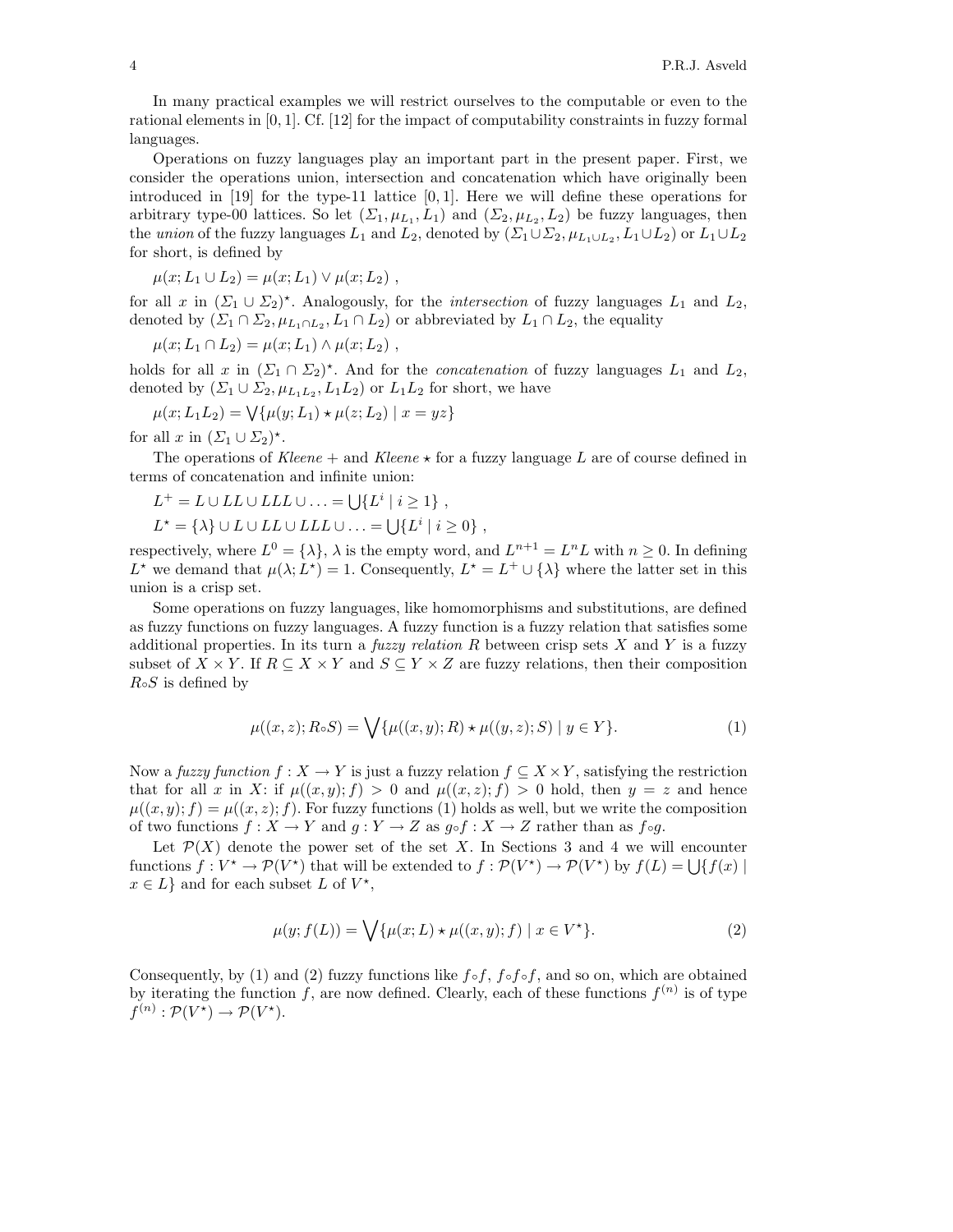### 3 Families of Fuzzy Languages

Apart from individual fuzzy languages we also need families of fuzzy languages. The next few definitions are straightforward generalizations based on well-known concepts for families of crisp languages.

Throughout this paper  $\Sigma_{\omega}$  denotes a countably infinite set of symbols. All families of languages that we will consider in the sequel only use symbols from this set. Henceforth,  $\mathcal{L}$ is a type-00 lattice.

**Definition 3.1.** A family of fuzzy languages K is a set of fuzzy languages  $(\Sigma_L, \mu_L, L)$  such that each  $\Sigma_L$  is a finite subset of  $\Sigma_{\omega}$ . Of course, we assume that for each fuzzy language  $(\Sigma_L, \mu_L, L)$  in the family K, the alphabet  $\Sigma_L$  is minimal with respect to  $\mu_L$ , i.e., a symbol  $\alpha$ belongs to  $\Sigma_L$  if and only if there exists a word w in which  $\alpha$  occurs and for which  $\mu_L(w) > 0$ or, equivalently, for which  $w \in L$  holds.

A family K of fuzzy languages is called *nontrivial* if K contains a language  $(\Sigma_L, \mu_L, L)$ with  $L \cap \Sigma_L^+ \neq \emptyset$ , i.e.,  $(\Sigma_L, \mu_L, L)$  satisfies  $\mu(x; L) > 0$  for some  $x \in \Sigma_L^+$ .

For each family K of fuzzy languages, the *crisp part* of K, denoted by  $c(K)$ , is defined by  $c(K) = \{c(L) \mid L \in K\}.$ 

Remember that we write L rather than  $(\Sigma_L, \mu_L, L)$  for members of a family of fuzzy languages. And henceforth, we also assume that each family of fuzzy languages is closed under isomorphism ("renaming of symbols"): so for each family  $K$  we assume that for each language L in K over some alphabet  $\Sigma_L$  and for each bijective non-fuzzy mapping  $i: \Sigma_L \to \Sigma'_L$  —extended to words and to languages in the usual way— we have that the language  $i(L)$  also belongs to K. Note that  $\mu(x; L) = \mu(i(x); i(L))$  holds for all x in  $\Sigma_L^*$ .

We need a few simple, nontrivial families of crisp languages in the sequel: they are the family FIN of finite languages

FIN = {{ $w_1, w_2, ..., w_n$ } |  $w_i \in \Sigma_{\omega}^{\star}$ ,  $1 \le i \le n$ ;  $n \ge 0$ },

the family ONE of singleton languages

 $ONE = \{\{w\} \mid w \in \Sigma_{\omega}^{\star}\},\$ 

the family ALPHA of alphabets

 $ALPHA = \{ \Sigma \mid \Sigma \subset \Sigma_\omega, \Sigma \text{ is finite} \},$ 

and the family SYMBOL of singleton alphabets

SYMBOL =  $\{\{\alpha\} \mid \alpha \in \Sigma_\omega\}.$ 

The fuzzy counterparts of these language families are denoted by  $\text{FIN}_f$ ,  $\text{ONE}_f$ ,  $\text{ALPHA}_f$ , and SYMBOL<sub>f</sub>, respectively. Clearly, the equality  $c(FIN_f) = FIN$  holds, as well as similar statements for the other families of languages.

The family of fuzzy regular languages is denoted by  $\text{REG}_f$ ; it is defined in a way very similar to its crisp counterpart  $\text{REG} = c(\text{REG}_f)$ .

**Definition 3.2.** The family of fuzzy regular languages  $\text{REG}_f$  is the smallest family of fuzzy languages satisfying:

- The fuzzy subsets  $\varnothing$  and  $\{\lambda\}$  of  $\varnothing^*$  belong to REG<sub>f</sub>.
- For each  $\sigma$  in  $\Sigma_{\omega}$ , the fuzzy subset  $\{\sigma\}$  of  $\{\sigma\}^*$  belongs to REG<sub>f</sub>.
- If  $R_1$  and  $R_2$  are in  $\text{REG}_f$ , then so are  $R_1 \cup R_2$ ,  $R_1R_2$ , and  $R_1^*$  $\cdot$   $\qquad \qquad \Box$

The concept of fuzzy substitution plays an important role in the remainder of this paper. Its definition is an obvious extension of the notion of substitution for crisp languages.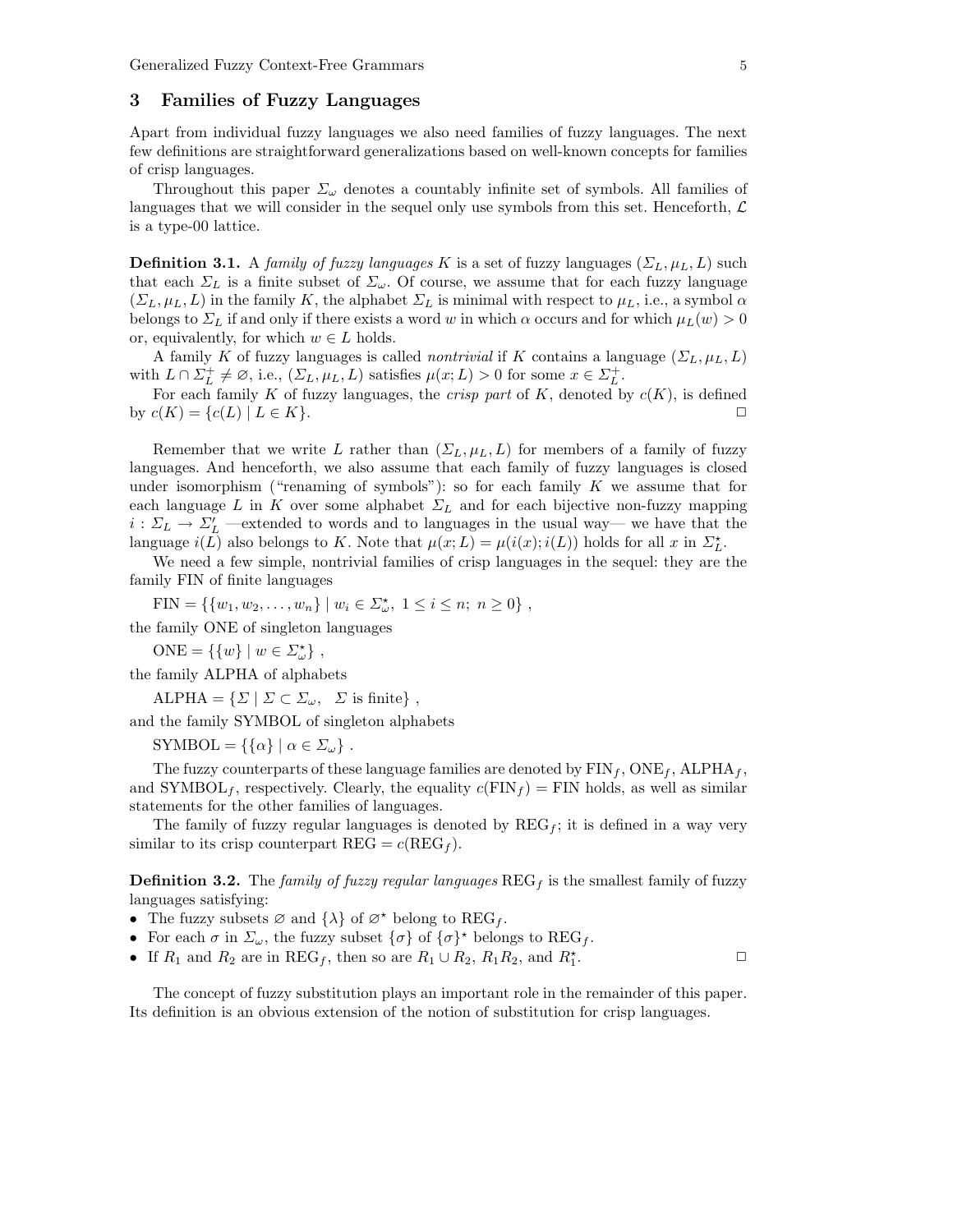**Definition 3.3.** Let K be a family of fuzzy languages and let V be an alphabet. A mapping  $\tau: V \to K$  is called a fuzzy K-substitution  $\tau$  on V; it is extended to words over V by  $\tau(\lambda)$  =  $\{\lambda\}$  with  $\mu(\lambda;\tau(\lambda)) = 1$ , and  $\tau(\alpha_1 \ldots \alpha_n) = \tau(\alpha_1) \ldots \tau(\alpha_n)$  where  $\alpha_i \in V$   $(1 \leq i \leq n)$ , and to languages L over V by  $\tau(L) = \bigcup \{ \tau(w) \mid w \in L \}.$ 

If for each  $\alpha \in V$ ,  $\tau(\alpha) \subseteq V^*$ , then  $\tau : V \to K$  is called a *fuzzy K-substitution over* V. If K equals FIN<sub>f</sub> or REG<sub>f</sub>,  $\tau$  is called a *fuzzy finite* or a *fuzzy regular substitution*, respectively.

Given families K and K' of fuzzy languages, let  $Sûb(K, K') = \{ \tau(L) \mid L \in K; \tau \text{ is a fuzzy} \}$ K'-substitution}. A family K is closed under fuzzy K'-substitution if  $\text{Sûb}(K, K') \subseteq K$ , and K is closed under fuzzy substitution, if K is closed under fuzzy K-substitution.  $\Box$ 

Taking  $K$  and  $K'$  equal to families of crisp languages yields the well-known definition of (ordinary, non-fuzzy) substitution. Then a ONE-substitution is just a homomorphism and an isomorphism ("renaming of symbols") is a one-to-one SYMBOL-substitution.

A nontrivial family K of fuzzy languages is called a fuzzy prequasoid if K is closed under fuzzy finite substitution (i.e.,  $Sûb(K, FIN_f) \subseteq K$ ) and under intersection with fuzzy regular languages. A *fuzzy quasoid* is a fuzzy prequasoid that contains an infinite fuzzy language. It is easy to show that each fuzzy [pre]quasoid includes the smallest fuzzy [pre]quasoid  $\text{REG}_{f}$  $[FIN_f, respectively]$ , whereas  $FIN_f$  is the only fuzzy prequasoid that is not a fuzzy quasoid. The reader is referred to [1, 2] where similar statements for the corresponding families of crisp languages are established.

A full Abstract Family of Fuzzy Languages or full AFFL is a nontrivial family of fuzzy languages closed under union, concatenation, Kleene  $\star$ , (possibly erasing) fuzzy homomorphism, inverse fuzzy homomorphism, and intersection with fuzzy regular languages. Equivalently, K is a full AFFL if and only if K is a fuzzy prequasoid closed under fuzzy regular substitution (i.e.,  $\text{Sûb}(K, \text{REG}_f) \subseteq K$ ), and under substitution in the fuzzy regular languages (i.e.,  $\text{Sûb}(\text{REG}_f, K) \subseteq K$ ; cf. [8] for a proof of this equivalence. A *full substitution-closed AFFL* is a full AFFL closed under fuzzy substitution.

Let  $K_{\infty}$  denote the smallest family closed under fuzzy substitution that includes a given family  $K$ . In [14] Ginsburg and Spanier proved for crisp language families that closure under substitution can be obtained by iterating the Sûb-operator. A proof of the following fuzzy counterpart of their result can be found in [8].

#### Proposition 3.4. [8]

(1) If SYMBOL  $\subseteq K$ , then

| $K_{\infty} = \bigcup_{n=0}^{\infty} \text{SUB}^n(K)$ ,                      | with                  |
|------------------------------------------------------------------------------|-----------------------|
| $SUB^{0}(K) = K$ ,                                                           | and                   |
| $\text{SUB}^{n+1}(K) = \text{Sûb}(\bigcup_{i=0}^{n} \text{SUB}^{i}(K), K)$ , | for each $n \geq 0$ . |

(2) If K is a quasoid, then  $K_{\infty}$  is a full substitution-closed AFFL.  $\square$ 

In the proof of this statement we use the fact that  $K$  is closed under isomorphism; cf. the general assumption made earlier.

## 4 Fuzzy Context-Free  $K$ -grammars and Their Languages

The concept of fuzzy context-free K grammar has been introduced in  $[4, 5]$  in order to provide a framework for dealing with grammatical errors. In essence it is an obvious generalization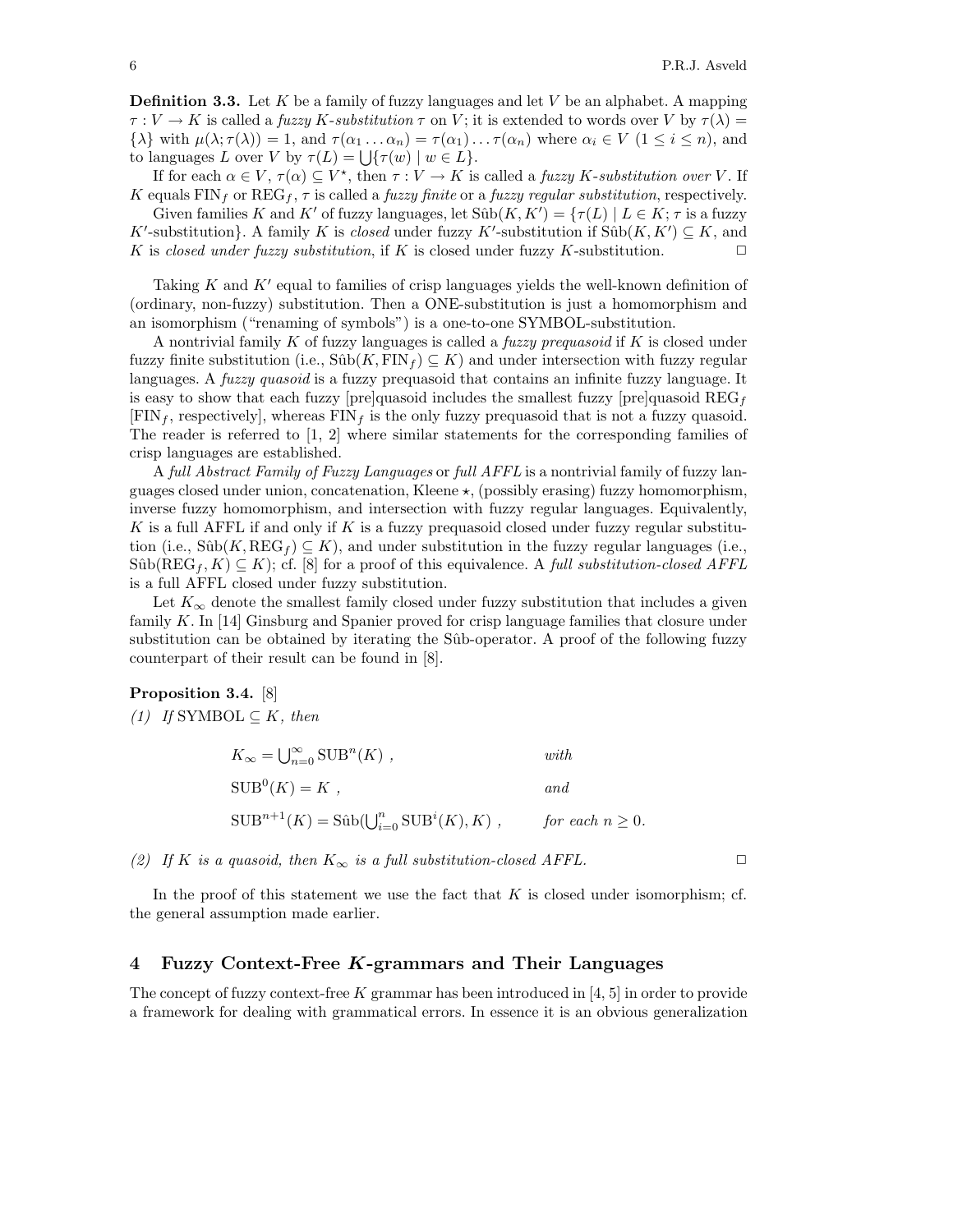of both the fuzzy context-free grammar of [19] and the context-free  $K$ -grammar of [21, 22]. As in the case of context-free K-grammars, the grammatical model of Definition 4.1 is based on a countable rather than a finite number of production rules.

**Definition 4.1.** Let K be a family of fuzzy languages. A fuzzy K-substitution  $\tau: V \to K$ is nested [16], if  $\mu(\alpha; \tau(\alpha)) = 1$  for each  $\alpha$  in V.

A fuzzy context-free K-qrammar G is a four-tuple  $G = (V, \Sigma, U, S)$  where

- $V$  is an alphabet (the *alphabet* of  $G$ );
- $\Sigma$  is an alphabet with  $\Sigma \subset V$  (the *terminal alphabet* of G);
- S is a symbol in V (the *initial symbol* of  $G$ );
- $U$  is a finite set of nested fuzzy  $K$ -substitutions over  $V$ . The fuzzy language  $L(G)$  generated by G is defined by

$$
L(G) = U^{\star}(S) \cap \Sigma^{\star} = \bigcup \{ \tau_p(\dots(\tau_1(S))\dots) \mid p \ge 0; \ \tau_i \in U, \ 1 \le i \le p \}.
$$

The family of fuzzy languages generated by fuzzy context-free K-grammars is denoted by  $A_f(K)$ . For each  $m \geq 1$ ,  $A_{f,m}(K)$  is the family of fuzzy languages generated by fuzzy context-free K-grammars that contain at most m nested fuzzy K-substitutions in  $U$ .  $\Box$ 

Note that  $A_f(K) = \bigcup \{A_{f,m}(K) \mid m \geq 1\}$  for each family K of fuzzy languages.

**Example 4.2.** Let  $\mathcal{L}$  be the type-10 lattice of Example 2.2.(3).

(1) Consider the fuzzy context-free REG<sub>f</sub>-grammar  $G = (V, \Sigma, U, S)$  defined by  $\Sigma = \{a, b\}$ ,  $V = \Sigma \cup \{S\}, U = \{\tau\}$  with  $\tau(S) = \{\lambda, S\} \cup \{a^m S b^n \mid 0 \leq m \leq n\}, \tau(a) = \{a\},\$ and  $\tau(b) = \{b\}.$  The degrees of membership are as follows:  $\mu(a; \tau(a)) = \mu(b; \tau(b)) = \mu(\lambda; \tau(S)) =$  $\mu(S; \tau(S)) = 1$  and  $\mu(a^m S a^n; \tau(S)) = (1 + n - m)^{-1}$  with  $0 \le m \le n$ .

Then for the L-fuzzy language  $L(G)$  we have  $L(G) = \{a^m b^n \mid 0 \leq m \leq n\}$  and  $\mu(a^m b^n; L(G)) = (1 + n - m)^{-1}$ . Note that  $\mu(a^m b^m; L(G)) = 1$  for all  $m \ge 0$ .

The "grammatically correct" strings are those in the crisp language  $c(L(G)) = \{a^m b^m \mid a \in K(G)\}$  $m \geq 0$ . "Grammatically incorrect" strings arise due to grammatical errors, i.e., applying rules for S with right-hand sides from  $\{a^mSb^n \mid 0 \le m < n\}.$ 

(2) Define the fuzzy context-free REG<sub>f</sub>-grammar  $G = (V, \Sigma, U, S)$  by  $\Sigma = \{a, b\}, V =$  $\Sigma \cup \{S\}, U = \{\tau\}$  where  $\tau(S) = \{S, \lambda\} \cup \{a^{2m}S \mid m \geq 0\} \cup \{b^nS \mid n \geq 1\}, \tau(a) = \{a\}$  and  $\tau(b) = \{b\}$ . For the membership functions we have:  $\mu(a; \tau(a)) = \mu(b; \tau(b)) = \mu(S; \tau(S)) =$  $\mu(\lambda; \tau(S)) = \mu(a^{2m}; \tau(S)) = 1$  with  $m \ge 0$ , and  $\tau(b^nS; \tau(S)) = 2^{-n}$  for  $n \ge 1$ .

Then  $L(G) = \{w \in \Sigma^* \mid \#_a(w) \text{ is even}\}$  where  $\#_\sigma(w)$  denotes the number of times that the symbol  $\sigma$  occurs in the word w. Now  $c(L(G)) = \{a^{2n} \mid n \geq 0\}$  and  $\mu(w; L(G)) = 2^{-\#_b(w)}$ for each w for which  $\#_a(w)$  is even.  $\Box$ 

We call a family K of fuzzy languages *simple* if  $K \supseteq$  SYMBOL and if K is closed under union with SYMBOL-languages and under isomorphism (as already assumed). If K is simple, then any number of fuzzy  $K$ -substitutions in a fuzzy context-free  $K$ -grammars can be reduced to a single, equivalent nested fuzzy K-substitution.

**Theorem 4.3.** If K is a simple family of fuzzy languages, then for each  $m \geq 1$ ,  $A_{f,1}(K) =$  $A_{f,m}(K) = A_f(K)$ .

*Proof.* We have to show that for each  $m \geq 1$ ,  $A_f(K) \subseteq A_{f,m}(K) \subseteq A_{f,1}(K)$ , since the converse inclusions follow from the definitions.

Let  $G = (V, \Sigma, U, S)$  be a fuzzy context-free K-grammar that contains m nested fuzzy K-substitutions  $\tau_1, \ldots, \tau_m$  for some  $m \geq 2$ . Define for each  $k \ (1 \leq k \leq m)$  an isomorphism  $\varphi_k(\alpha) = \alpha_k \ (\alpha \in V; \text{ all } \alpha_k\text{'s are new mutually distinct symbols})$  and extend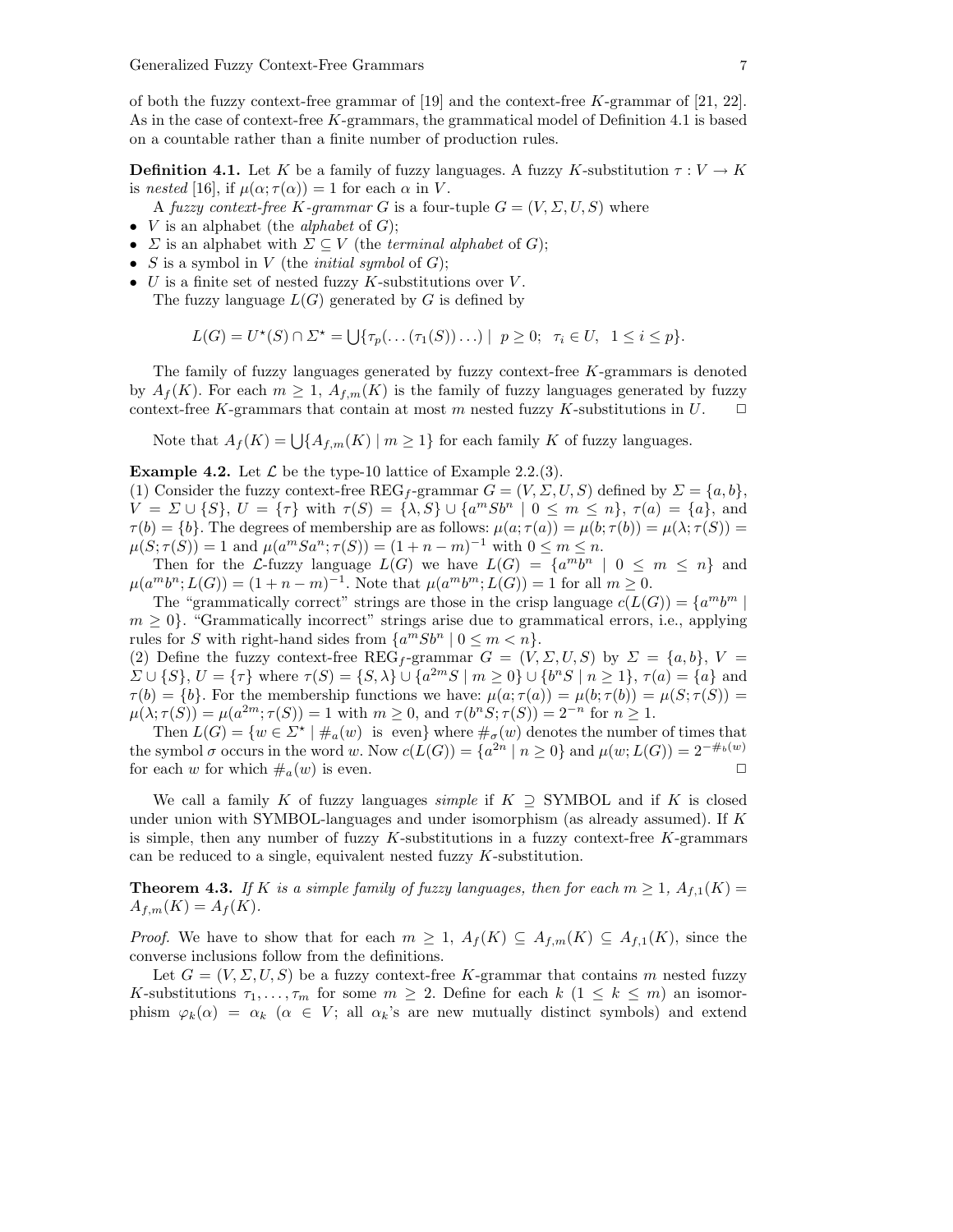these isomorphisms in the usual way to words and to languages. Define a new alphabet  $V_0 = V \cup \{ \varphi_k(\alpha) \mid \alpha \in V; 1 \leq k \leq m \}.$ 

Consider the fuzzy context-free K-grammar  $G_0 = (V_0, \Sigma, {\{\tau\}}, S)$  where the nested fuzzy K-substitution  $\tau$  over  $V_0$  is defined by

$$
\tau(\alpha) = \{\alpha, \alpha_1, \dots, \alpha_m\} \qquad \alpha \text{ in } V ,
$$
  

$$
\tau(\alpha_k) = \{\alpha_k\} \cup \tau_k(\alpha) \qquad \text{ with } 1 \le k \le m.
$$

Note that since K is a simple family of fuzzy languages we have that  $K \supseteq$  ALPHA, and hence  $\tau(\alpha)$  is a crisp language in K for each  $\alpha$  in V.

The basic idea of the simulation of G by  $G_0$  is the following: each occurrence of any symbol  $\beta$  in  $V_0$  may be object to the following replacements in an "asynchronous" way: (i) changing into  $\alpha_k$  if  $\beta = \alpha$  ( $\alpha \in V$ ), i.e., from  $\alpha$  we can reach  $\alpha_k$  for each  $k$  ( $1 \leq k \leq m$ ), (ii) substituting  $\tau_k(\alpha)$  into that particular instance of  $\beta = \alpha_k$ , i.e., simulating the application of  $\tau_k$  on that occurrence of  $\alpha_k$  while the subscript k is removed, and (iii) the identity replacement.

By this construction we obtain  $L(G_0) = L(G)$ , i.e.,  $\mu(x; L(G_0)) = \mu(x; L(G))$  holds for all x in  $\Sigma^*$ . Hence the inclusions  $A_f(K) \subseteq A_{f,m}(K) \subseteq A_{f,1}(K)$  hold for each  $m \geq 1$ .  $\Box$ 

Note that this result is much easier to prove whenever  $K$  satisfies the much stronger condition that K is closed under union.

Using Theorem 4.3 it is straightforward to show that the generating power of fuzzy context-free  $\text{FIN}_f$ -grammars coincides with the one of the fuzzy context-free grammars of [19]: it yields the family  $CF<sub>f</sub>$  of fuzzy context-free languages. The proof is therefore omitted.

**Corollary 4.4.** For each 
$$
m \ge 1
$$
,  $A_{f,1}(\text{FIN}_f) = A_{f,m}(\text{FIN}_f) = A_f(\text{FIN}_f) = \text{CF}_f$ .

A family K is closed under nested iterated fuzzy substitution if for each fuzzy language  $L$ in K over some alphabet  $V(L \subseteq V^*)$ , and each finite set U of nested fuzzy K-substitutions over V, the language  $U^*(L)$  defined by

$$
U^{\star}(L) = \bigcup \{ \tau_p(\dots(\tau_1(L))\dots) \mid p \ge 0; \ \tau_i \in U, \ 1 \le i \le p \}
$$

is in  $K$ .

A full super-AFFL is a full AFFL closed under nested iterated fuzzy substitution. Each full super-AFFL is a full substitution-closed AFFL [6], but the converse implication does not hold.

The concept of fuzzy context-free  $K$ -grammar is a major tool in studying nested iterated fuzzy substitution. Using results in [6] the proof of the following characterization is straightforward and so it is left to the reader.

**Proposition 4.5.** A family  $K$  is a full super-AFFL if and only if  $K$  is a fuzzy prequasoid and  $A_f(K) = K$ .

For an arbitrary family K of fuzzy languages, let  $\Pi_f(K)$  denote the smallest fuzzy prequasoid that includes K.

#### Theorem 4.6. [6]

(1) If K is a fuzzy prequasoid, then  $A_f(K)$  is a full super-AFFL.

(2) For each arbitrary family K of fuzzy languages,  $A_f \Pi_f(K)$  is the smallest full super- $AFFL$  that includes K.  $\Box$ 

**Corollary 4.7.** [6]  $CF_f$  is the smallest full super-AFFL.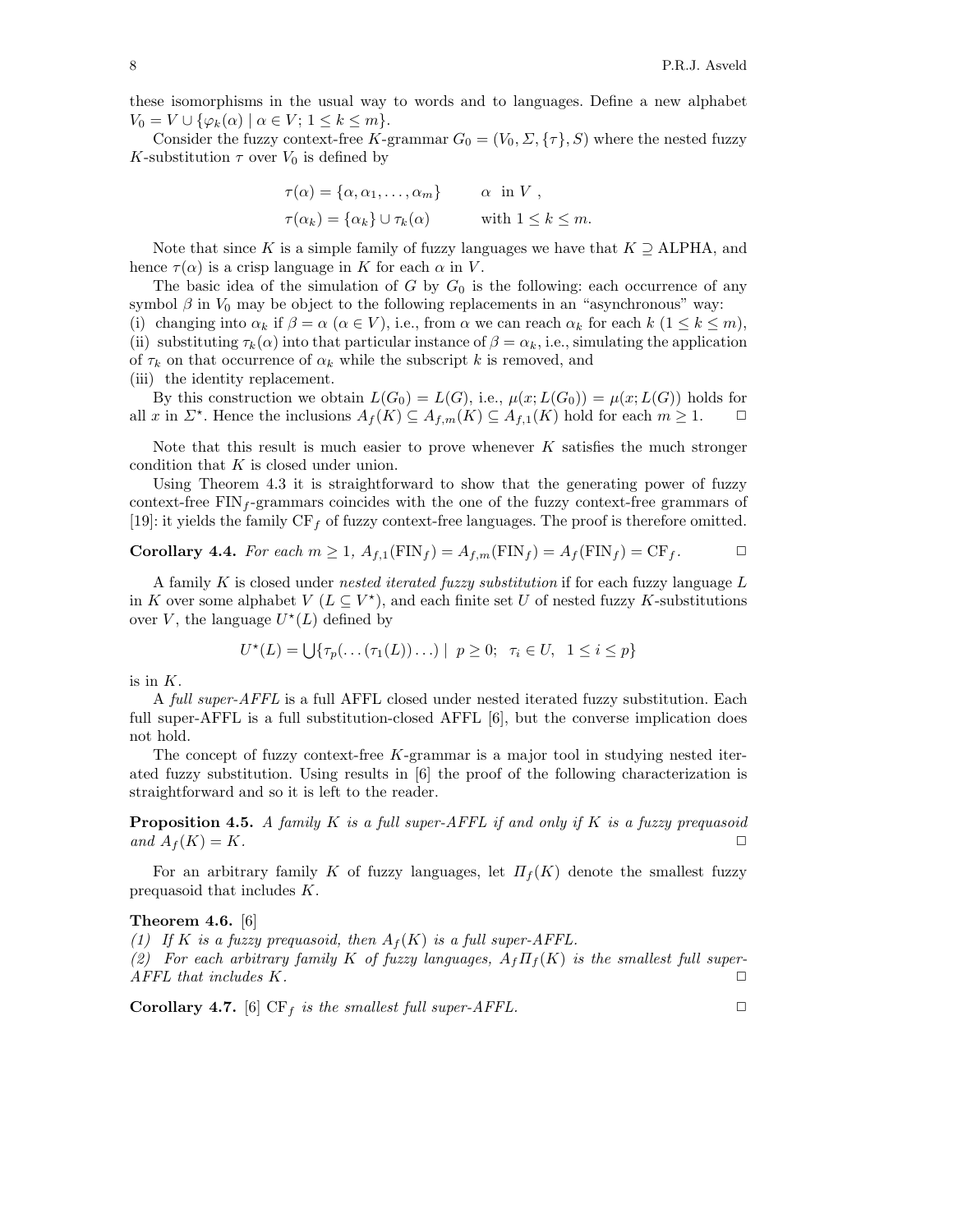## 5 Non-Self-Embedding Fuzzy Context-Free K-grammars

This section is devoted to the effect of the non-self-embedding restriction on the generative capacity of fuzzy context-free K-grammars. The generalization of the non-self-embedding property to fuzzy context-free  $K$ -grammars is straightforward; cf. [10, 11, 9]. Viz.

**Definition 5.1.** Let  $K$  be a family of fuzzy languages and let  $U$  be a finite set of nested fuzzy K-substitutions over an alphabet V. Then U is called not self-embedding if for all  $u \in U^*$  and for all  $\alpha$  in V, the implication

$$
\mu(w_1 \alpha w_2; u(\alpha)) > 0 \Rightarrow (w_1 = \lambda \text{ or } w_2 = \lambda)
$$

holds for all  $w_1$  and  $w_2$  in  $V^*$ .

A fuzzy regular K-grammar G is a fuzzy context-free K-grammar  $(V, \Sigma, U, S)$  such that U is not self-embedding.

The family of languages generated by fuzzy regular K-grammars is denoted by  $R_f(K)$ . Similarly, for each  $m \geq 1$ ,  $R_{f,m}(K)$  is the subfamily of languages generated by fuzzy regular K-grammars that contain at most m nested fuzzy K-substitutions.  $\square$ 

Clearly, for each family K of fuzzy languages, we have  $R_f(K) = \bigcup \{R_{f,m}(K) \mid m \geq 1\}.$ 

**Example 5.2.** It is straightforward to check that the fuzzy context-free  $\text{REG}_f$ -grammar of Example  $4.2(2)$  is not self-embedding, whereas the grammar of Example  $4.2(1)$  is, since we have, e.g.,  $\mu(a^3Sb^7; \tau(aSb^2)) > 0$  and  $a^2 \neq \lambda$  and  $b^5 \neq \lambda$ .

It is easy to verify that the construction in the proof of Theorem 4.3 preserves the non-self-embedding property, and so any number of fuzzy substitutions in a fuzzy regular K-grammar may be reduced to a single, equivalent, not self-embedding fuzzy substitution.

**Theorem 5.3.** If K is a simple family of fuzzy languages, then for each  $m \geq 1$ ,  $R_{f,1}(K) =$  $R_{f,m}(K) = R_f(K).$ 

The main result in this section (Theorem 5.6) establishes the equivalence of  $R_f(K)$  and the substitution closure  $K_{\infty}$  [or  $K_{\infty} \cup \text{REG}_{f}$ ] of K, provided K is a fuzzy quasoid [fuzzy prequasoid, respectively]. The proof is based on the following two lemmas.

**Lemma 5.4.** If K is a simple family of fuzzy languages, then  $K_{\infty} \subseteq R_f(K)$ .

*Proof.* Following Proposition 3.4.(1) it is sufficient to show that for all natural numbers n  $(n \geq 0)$ ,  $SUB<sup>n</sup>(K) \subseteq R<sub>f</sub>(K)$ . We prove this inclusion by induction on *n*.

*Initial step:*  $(n = 0)$ . By definition  $SUB^{0}(K) = K$ . Let  $L_0 \subseteq \Sigma^*$  be a fuzzy language in K and consider the fuzzy context-free K-grammar  $G = (V, \Sigma, \{\tau\}, S)$  where  $V = \Sigma \cup \{S\},\$  $S \notin \Sigma$ ,  $\tau(S) = \{S\} \cup L_0$  with  $\mu(S; \tau(S)) = 1$ , and  $\tau(a) = \{a\}$  with  $\mu(a; \tau(a)) = 1$  for each a in  $\Sigma$ . Clearly, G is not self-embedding, hence  $L(G)$  is in  $R_f(K)$ , and  $L_0 = L(G)$  or, equivalently,  $\mu(x; L_0) = \mu(x; L(G))$  for all x in  $\Sigma^*$ .

*Induction step:* Suppose  $\text{SUB}^i(K) \subseteq R_f(K)$  holds for all  $i \leq n$ . Then we have to show that  $\text{SUB}^{n+1}(K) \subseteq R_f(K).$ 

By the induction hypothesis and the monotinicity of the Sûb-operator we obtain

 $\text{SUB}^{n+1}(K) = \text{Sûb}(\bigcup_{i=0}^{n} \text{SUB}^{i}(K), K) \subseteq \text{Sûb}(R_f(K), K).$ 

Thus it only remains to prove that  $\text{Sûb}(R_f(K), K) \subseteq R_f(K)$ .

Let  $L' \subseteq \Sigma^*$  be a fuzzy language in  $R_f(K)$  generated by the fuzzy regular K-grammar  $G = (V, \Sigma, \{\tau\}, S)$ , and let g be a fuzzy K-substitution on  $\Sigma$  with  $\bigcup \{g(\alpha) \mid \alpha \in \Sigma\} \subseteq \Sigma_0^*$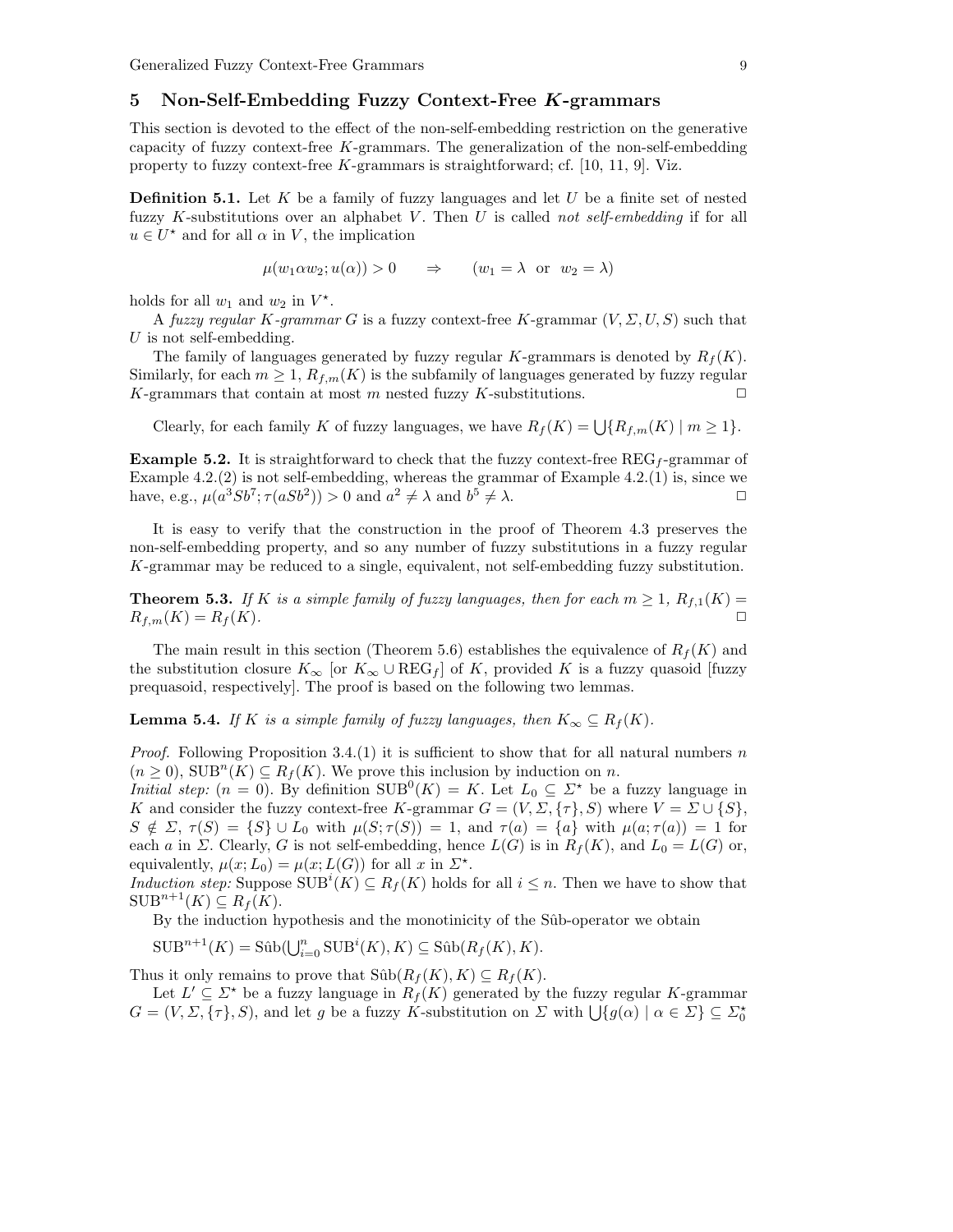for some alphabet  $\Sigma_0$ . Without loss of generality we may assume that  $V \cap \Sigma_0 = \emptyset$ . Consider the fuzzy context-free K-grammar  $G_0 = (V_0, \Sigma_0, U_0, S)$  where  $V_0 = V \cup \Sigma_0, U_0 = {\tau_0, \tau_1}$ with

| $\tau_0(\alpha) = {\alpha}$ ,                | $\mu(\alpha; \tau_0(\alpha)) = 1$ | for $\alpha$ in $V_0 - \Sigma$ , |
|----------------------------------------------|-----------------------------------|----------------------------------|
| $\tau_0(\alpha) = {\alpha} \cup g(\alpha)$ , | $\mu(\alpha; \tau_0(\alpha)) = 1$ | for $\alpha$ in $\Sigma$ .       |
| $\tau_1(\alpha) = \tau(\alpha)$ ,            | $\mu(\alpha; \tau_1(\alpha)) = 1$ | for $\alpha$ in V,               |
| $\tau_1(\alpha) = {\alpha},$                 | $\mu(\alpha; \tau_1(\alpha)) = 1$ | for $\alpha$ in $\Sigma_0$ .     |

Clearly,  $G_0$  is a not self-embedding fuzzy context-free K-grammar,  $L(G_0) = g(L(G))$  =  $g(L')$ , i.e.,  $\mu(x; L(G_0)) = \mu(x; g(L'))$  for all x in  $\Sigma_0^*$ . Therefore we have  $g(L') \in R_f(K)$ . This completes the induction and establishes the inclusion  $K_{\infty} \subseteq R_f(K)$ .

**Lemma 5.5.** If K is a fuzzy prequasoid, then  $R_f(K) \subseteq K_\infty \cup \text{REG}_f$ .

*Proof.* First we assume that  $K$  is a fuzzy quasoid and finally we consider the case that  $K$  is a fuzzy prequasoid but not a fuzzy quasoid.

So let K be a fuzzy quasoid, then  $\text{REG}_f \subseteq K \subseteq K_\infty$ . By Theorem 5.3 we only have to prove that  $R_{f,1}(K) \subseteq K_\infty$ . However, we will show that  $R_{f,1}(K_\infty) \subseteq K_\infty$ . Since  $K \subseteq K_\infty$ , this inclusion yields  $R_{f,1}(K) \subseteq R_{f,1}(K_\infty) \subseteq K_\infty$  by the monotonicity of  $R_{f,1}$ .

The proof of the inclusion  $R_{f,1}(K_{\infty}) \subseteq K_{\infty}$  is a generalization of the argument that each non-self-embedding context-free grammar generates a regular language; cf. e.g. [20, 17].

Consider the fuzzy regular  $K_{\infty}$ -grammar  $G = (V, \Sigma, \{\tau\}, S)$ . Without loss of generality we may assume that  $\tau(\sigma) = {\sigma}$  and  $\mu(\sigma; \tau(\sigma)) = 1$  for each  $\sigma$  in  $\Sigma$ . Otherwise, we introduce for each  $\sigma$  in  $\Sigma$  a new symbol  $A_{\sigma}$ , we replace  $\sigma$  by  $A_{\sigma}$  everywhere in G, and finally we change the modified fuzzy K-substitution  $\tau'$  into  $\tau(A_{\sigma}) = \{A_{\sigma}, \sigma\} \cup \tau'(A_{\sigma}),$  and  $\tau(\sigma) = \{\sigma\}$  with  $\mu(A_{\sigma}; \tau(A_{\sigma})) = \mu(\sigma; \tau(A_{\sigma})) = \mu(\sigma; \tau(\sigma)) = 1.$ 

Moreover we assume that for each  $\alpha$  in V there is a sequence u in  $\tau^*$  such that there is a word  $\omega$  with  $\mu(\omega; u(S)) > 0$  and  $\omega$  contains an occurrence of  $\alpha$ . Otherwise we can remove  $\alpha$  from V and intersect all languages involved in the definition of  $\tau$  with the crisp language  $(V - {\alpha})^*$ , without affecting  $L(G)$ . Note that by Proposition 3.4.(2),  $K_{\infty}$  is a full AFFL and so it is closed under intersection with crisp regular languages. So each symbol  $\alpha$  in V is "reachable" from S.

We distinguish the following two cases:

Case 1: For each  $\alpha$  in  $V - \Sigma$  there is a sequence u in  $\tau^*$  such that there exists a word w in  $V^*$  such that  $\mu(w; u(\alpha)) > 0$  and w contains an occurrence of the symbol S.

If  $w \in \tau(A)$  is an arbitrary word containing a nonterminal symbol, say B, then it is of one of the four forms: (i)  $w = \varphi B\psi$ , (ii)  $w = \varphi B$ , (iii)  $w = B\psi$ , or (iv)  $w = B$ , where  $\varphi$  and  $\psi$  are nonempty words over V. If w satisfies (i) we must have by the assumption of Case 1: there exist sequences  $u_1$  and  $u_2$  in  $\tau^*$  such that

$$
\mu(\varphi\varphi_1\varphi_2 A\psi_2\psi_1\psi; u_1u_2\tau(A)) \ge \mu(\varphi\varphi_1\varphi_2 A\psi_2\psi_1\psi; u_1u_2(\varphi B\psi)) \ge
$$
  
 
$$
\ge \mu(\varphi\varphi_1\varphi_2 A\psi_2\psi_1\psi; u_1(\varphi\varphi_1 S\psi_1\psi) > 0
$$

for some (possibly empty) words  $\varphi_1, \varphi_2, \psi_1$ , and  $\psi_2$  over V. The first two inequalities follow from (1), (2) and  $a * b \leq a \wedge b \leq a$  for all  $a, b$  in  $\mathcal{L}$ ; cf. the remark after Definition 2.1. The latter strict inequality follows from the reachability of A from S. But then, since  $\varphi$  and  $\psi$ are nonempty, G is not a fuzzy regular  $K_{\infty}$ -grammar. We obtain the same contradiction if  $\bigcup_{A\in V}\tau(A)$  contains words of both forms (ii) and (iii). Thus if  $\bigcup_{A\in V}\tau(A)$  contains a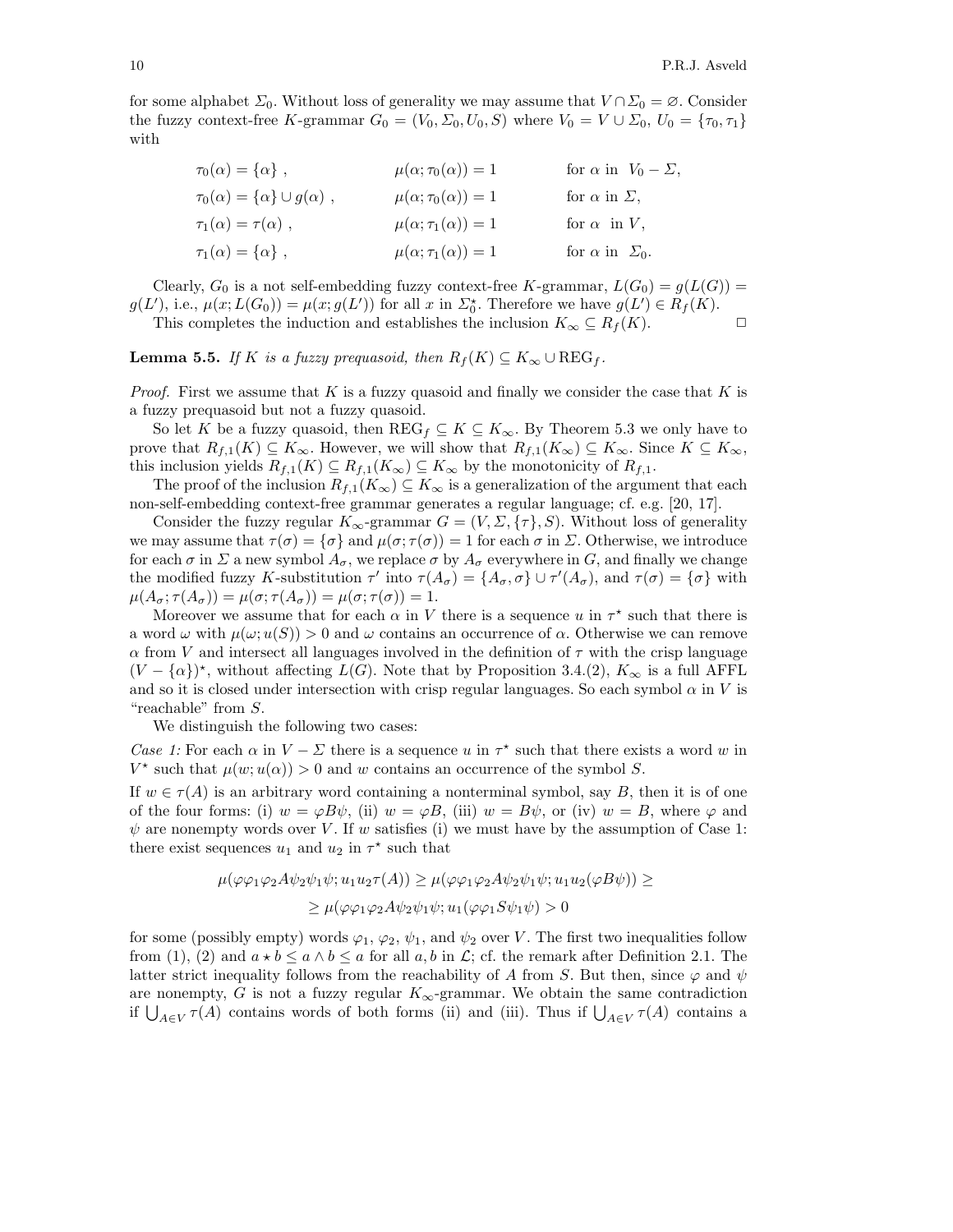word of the form (ii), then in all words of the form (ii) the word  $\varphi$  is in  $\Sigma^*$ ; otherwise it would contain also a word of the form (i) or (iii). Hence  $G$  is a "right linear" fuzzy context-free  $K_{\infty}$ -grammar, i.e., for each A in  $V - \Sigma$  we have  $\tau(A) \subseteq \Sigma^*(V - \Sigma) \cup \Sigma^*$ . By a similar argument we conclude that if  $\tau(A)$  contains a word of the form (iii), then G is "left linear", i.e., for each A in  $V - \Sigma$ ,  $\tau(A) \subseteq (V - \Sigma) \Sigma^* \cup \Sigma^*$ . So if G is right linear, then  $\tau(A) = \bigcup \{L_{AX}\{X\} \mid X \in V - \Sigma\} \cup L_A$  for each A in  $V - \Sigma$ , where  $L_A$  and  $L_{AX}$  are languages over  $\Sigma$  (The left linear case is similar). Note that  $L_{AX}$  is empty whenever X does not occur in any word of  $\tau(A)$ . Since  $K_{\infty}$  is a full AFFL (Proposition 3.4),  $L_A$ , and each  $L_{AX}$  are in  $K_{\infty}$  and, consequently,  $R_{f,1}(K_{\infty}) \subseteq$  Sûb $(REG_f, K_{\infty}) = K_{\infty}$ ; cf. Proposition 3.3.1 in [13] and Proposition 3.4.

Note that any fuzzy context-free  $K_{\infty}$ -grammar with  $V - \Sigma = \{S\}$  satisfies Case 1, as  $\mu(S; \lambda(S)) = 1.$ 

Case 2: There exists a nonterminal symbol  $\alpha$  such that for all sequences u in  $\tau^*$  and for all words w over V we have: if  $\mu(w; u(\alpha)) > 0$ , then w does not contain an occurrence of S.

This latter statement is equivalent to: for all words  $\varphi$  and  $\psi$  in  $V^*$ ,  $\mu(\varphi S\psi; u(A)) = 0$ .

The proof of the fact that  $L(G)$  belongs to  $K_{\infty}$  proceeds by induction on the number m of nonterminal symbols in G.

*Basis:* For  $m = 1$  we have  $V - \Sigma = \{S\}$ . Due the remark at the end of Case 1, the basis is vacuously satisfied.

Induction step: Assume that the assertion holds for  $m = n$ . Let the number of nonterminal symbols in  $V - \Sigma$  be  $n + 1$ . Consider the fuzzy context-free  $K_{\infty}$ -grammar  $G_1$  defined by  $G_1 = (V - \{S\}, \Sigma, \{\tau_1\}, A)$  with

$$
\tau_1(\alpha) = \tau(\alpha) \cap (V - \{S\})^{\star} \quad \text{for each } \alpha \text{ in } V - \{S\}
$$

and the fuzzy context-free  $K_{\infty}$ -grammar  $G_2 = (V, \Sigma \cup \{A\}, \{\tau_2\}, S)$  with

$$
\tau_2(\alpha) = \tau(\alpha) \qquad \text{for each } \alpha \text{ in } V - \{A\} ,
$$

 $\tau_2(A) = \{A\}.$ 

Then both  $G_1$  and  $G_2$  are non-self-embedding fuzzy grammars having n nonterminal symbols. Now both languages  $L(G_1)$  and  $L(G_2)$  are in  $K_{\infty}$ ; either by the induction hypothesis or by Case 1. But  $L(G)$  equals the result of substituting  $L(G_1)$  for A in  $L(G_2)$ . The fact that  $K_{\infty}$  is closed under fuzzy substitution implies that  $L(G)$  is in  $K_{\infty}$ . This completes the induction and establishes the inclusion  $R_{f,1}(K_{\infty}) \subseteq K_{\infty}$ .

Finally, we deal with the case when  $K$  is a fuzzy prequasoid but not a fuzzy quasoid. Then K equals  $\text{FIN}_f$ , and hence by the monotonicity of  $R_f$ , we have  $R_f(\text{FIN}_f) \subseteq R_f(\text{REG}_f)$ . Applying Lemma 5.5 for the smallest fuzzy quasoid  $\text{REG}_f$  yields  $R_f(\text{REG}_f) \subseteq (\text{REG}_f)_{\infty} \cup$  $\text{REG}_f = \text{REG}_f = (\text{FIN}_f)_{\infty} \cup \text{REG}_f$ . Combining these inclusions results in  $R_f(\text{FIN}_f) \subseteq$  $(\text{FIN}_f)_{\infty} \cup \text{REG}_f$  which completes the proof.  $\Box$ 

We are now ready for the main result of this paper.

**Theorem 5.6.** (1) If K is a fuzzy prequasoid, then  $R_f(K) = K_\infty \cup \text{REG}_f$ . (2) A family K is a full substitution-closed AFFL if and only if K is a fuzzy prequasoid and  $R_f(K) = K$ .

Proof. (1) follows immediately from Lemmas 5.4 and 5.5.

(2) Let K be a full substitution-closed AFFL. Obviously, K is a fuzzy prequasoid, and  $K \supseteq \text{REG}_f$ . Hence by (1),  $K = K_\infty = R_f(K)$ .

Conversely, let K be a fuzzy prequasoid satisfying  $R_f(K) = K$ . Then  $\text{FIN}_f \subseteq K$ , and from (1) it follows that  $\text{REG}_f \subseteq R_f(K)$  and that  $K = R_f(K) = K_{\infty}$ . Hence by Proposition  $3.4(2)$ , K is a full substitution-closed AFFL.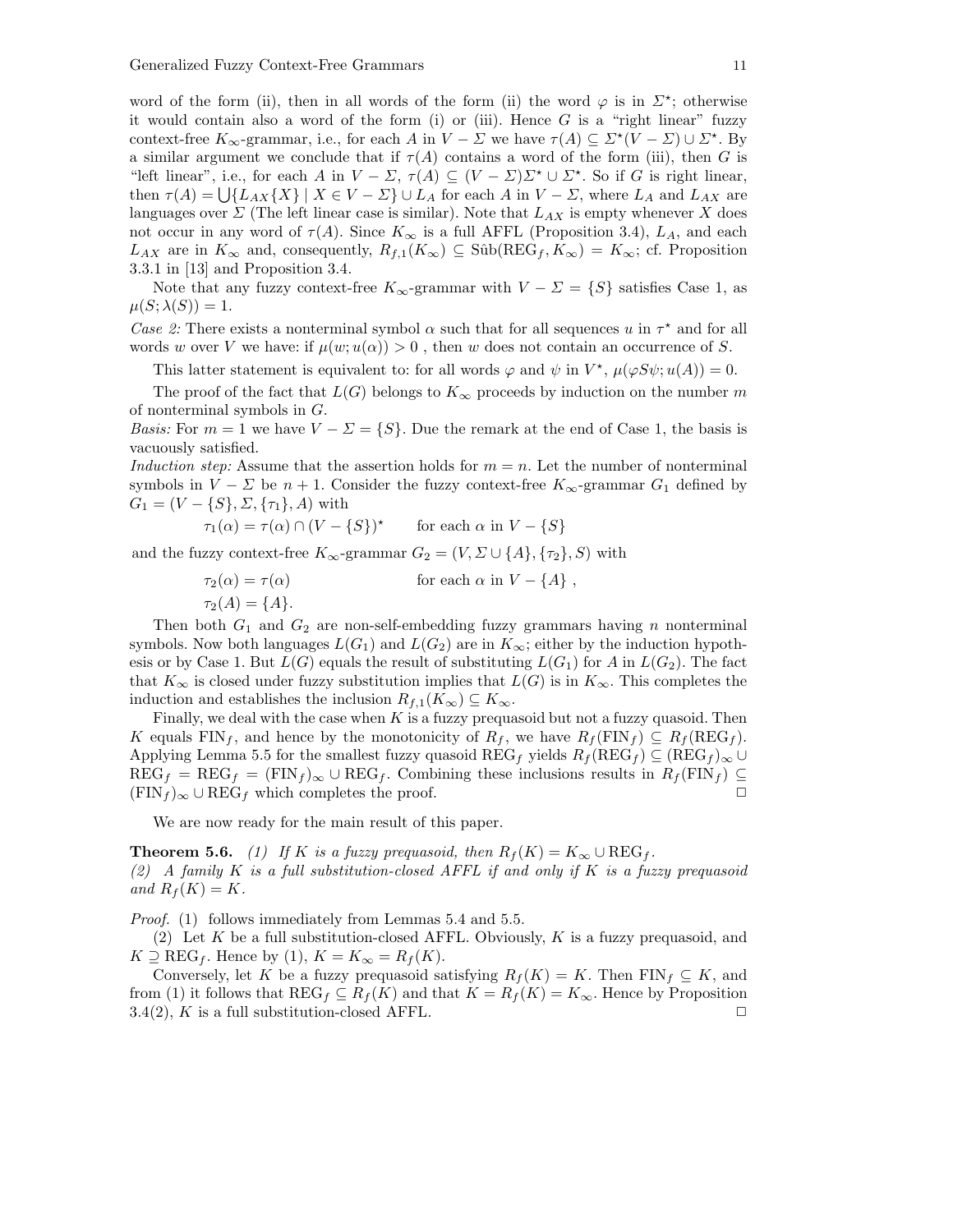Combining Theorem 5.3 and Theorem 5.6.(1) for  $K = \text{FIN}_f$  yields the following analogue of Corollary 4.4.

**Corollary 5.7.** For each 
$$
m \ge 1
$$
,  $R_{f,1}(\text{FIN}_f) = R_{f,m}(\text{FIN}_f) = R_f(\text{FIN}_f) = \text{REG}_f$ .  $\square$ 

## 6 Concluding Remarks

In this paper we studied the effect of the non-self-embedding restriction on the generating power of fuzzy context-free K-grammars. This type of grammar is a generalization of both the fuzzy context-free grammars of [19] and the context-free K-grammars of [21, 22]. Clearly, our results applies to these two kinds of grammars as well: in the former case we take  $K$  equal to  $\text{FIN}_f$  (Corollary 5.7), in the latter one we require that K is a family of crisp languages  $(cf. [9])$ .

Our main result (Theorem 5.6) together with Proposition 3.4.(2) imply the following counterpart of Theorem 4.6 with respect to non-self-embedding fuzzy nested iterated substitution. Remember that  $\Pi_f(k)$  denotes the smallest fuzzy prequasoid that includes K; cf. Section 4.

**Theorem 6.1.** (1) If K is a fuzzy prequasoid, then  $R_f(K)$  is a full substitution-closed AFFL.

(2) For each arbitrary family K of fuzzy languages,  $R_f \Pi_f(K)$  is the smallest full substitutionclosed AFFL that includes K.

*Proof.* (1) Let K be a fuzzy prequasoid but not a fuzzy quasoid. Then  $K = \text{FIN}_f$ , and by Corollary 5.7,  $R_f(K) = R_f(\text{FIN}_f) = \text{REG}_f$  which is a full substitution-closed AFFL [8].

Let now  $K$  be a fuzzy quasoid. Then  $K$  contains all fuzzy regular languages, and Theorem 5.6.(1) yields  $R_f(K) = K_{\infty}$  which is a full substitution-closed AFFL according to Proposition 3.4.(2).

(2) Let  $\hat{\mathcal{R}}_f(K)$  be the smallest full substitution-closed AFFL that includes K. By the inclusion  $K \subseteq \hat{\mathcal{R}}_f(K)$  and the monotonicity of both  $R_f$  and  $\Pi_f$ , we have  $R_f \Pi_f(K) \subseteq$  $R_f \prod_f \hat{\mathcal{R}}_f(K)$ . According to Theorem 5.6 this yields  $R_f \prod_f(K) \subseteq \hat{\mathcal{R}}_f(K)$ . But following Theorem 5.6.(1),  $R_f \Pi_f(K)$  is a full substitution-closed AFFL that includes K. Hence  $\hat{\mathcal{R}}_f(K) = R_f \Pi_f(K).$ 

According to Theorem 5.6 a family of fuzzy languages  $K$  is a full substitution-closed AFFL if and only if  $\Pi_f(K) = K$  and  $R_f(K) = K$ . Therefore, for  $\hat{\mathcal{R}}_f(K)$  we have  $\hat{\mathcal{R}}_f(K) =$  $\bigcup \{w(K) \mid w \in \{\Pi_f, R_f\}^{\star}\}\$  or, written slightly differently,  $\hat{\mathcal{R}}_f(K) = \{\Pi_f, R_f\}^{\star}(K)$ . Now Theorem 6.2 tells us that this infinite set of strings over  $\{ \Pi_f, R_f \}$  can be reduced to the single string  $R_f \Pi_f$ .

In a way similar to Corollary 4.7 we obtain as a consequence of Theorem 6.1 the following fact.

**Corollary 6.2.** REG<sub>f</sub> is the smallest full substitution-closed AFFL.  $\Box$ 

Comparing the results in Sections 4, 5 and 6 rises the question whether a uniform approach to closure properties of families of fuzzy languages, similar to the one of families of crisp languages as in [3], is possible.